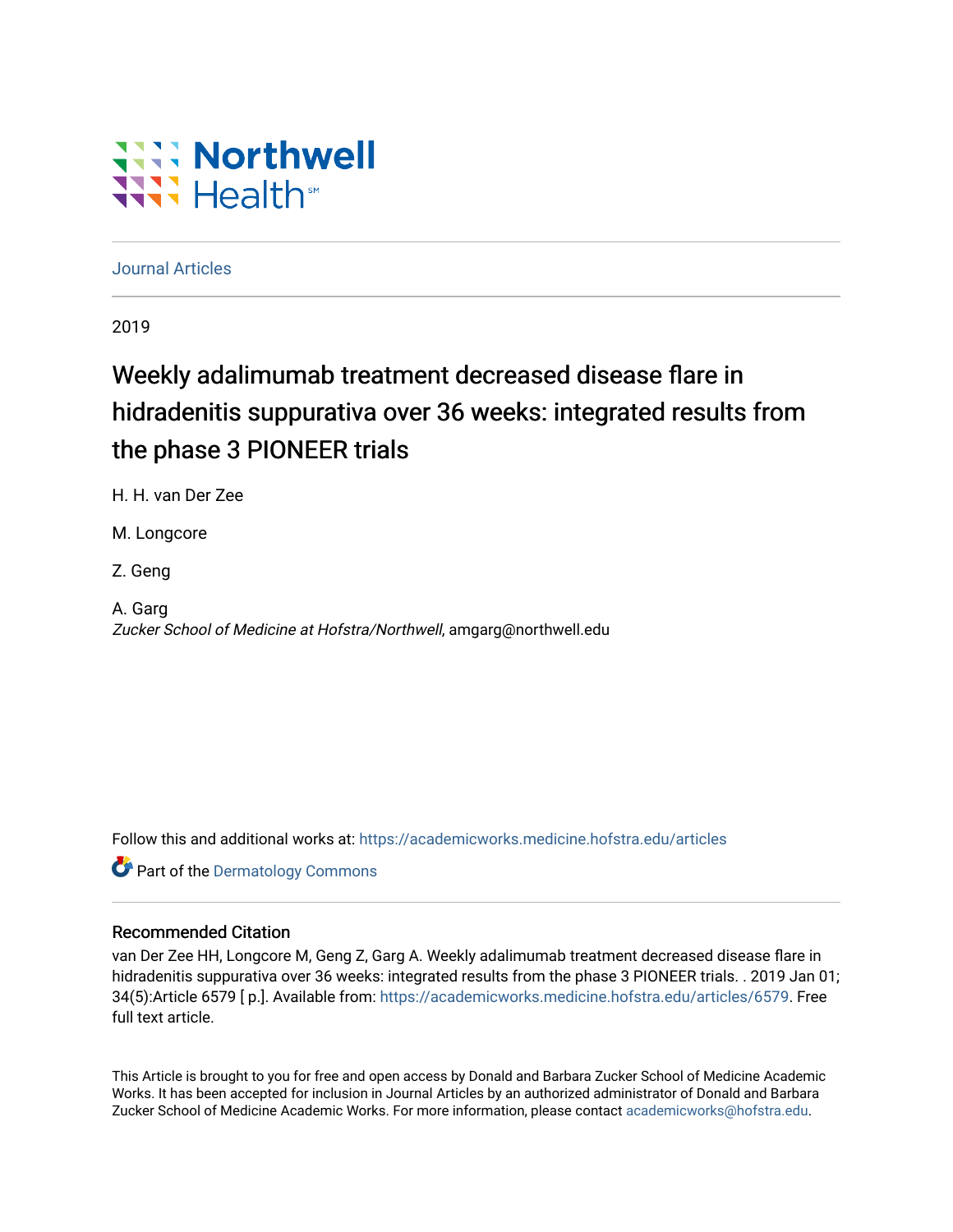### ORIGINAL ARTICLE

## Weekly adalimumab treatment decreased disease flare in hidradenitis suppurativa over 36 weeks: integrated results from the phase 3 PIONEER trials

H.H. van der Zee,<sup>1,\*</sup> M. Longcore,<sup>2</sup> Z. Geng,<sup>2</sup> A. Garg<sup>3</sup>

<sup>1</sup>Department of Dermatology, Erasmus Medical Center, Rotterdam, The Netherlands

<sup>2</sup>AbbVie Inc, North Chicago, IL, USA

 ${}^{3}$ Department of Dermatology, Zucker School of Medicine at Hofstra/Northwell, New Hyde Park, NY, USA

\*Correspondence: H.H. van der Zee. E-mail: [h.vanderzee@erasmusmc.nl](mailto:)

#### Abstract

Background Hidradenitis suppurativa (HS) is a chronic skin disease characterized by inflammatory lesions that flare unpredictably. The impact of weekly adalimumab (ADAew) on HS flare is not well-characterized.

Objective To evaluate the impact of disease flare on health-related quality of life (HRQOL) in moderate-to-severe HS patients and to determine the effect of ADAew on disease flare using integrated data from two phase 3 trials over 36 weeks.

Methods In period A (12 weeks), Dermatology Life Quality Index (DLQI) score change from baseline was compared in patients who flared and those who did not, regardless of treatment. The proportion of patients experiencing flare, duration of flare and time to flare was evaluated for ADAew vs. placebo (PBO). In period B (24 weeks), proportion of patients experiencing flare who received continuous ADAew treatment through 36 weeks was assessed.

Results HRQOL was markedly improved among those who did not experience flare. In period A, the proportion of patients who experienced flare was significantly lower with ADAew vs. PBO (12.3% vs. 35.3%,  $P < 0.001$ ). ADAew patients also had longer time to first flare (101 days vs. 57 days;  $P < 0.001$ ) and shorter flare duration (18.9 days vs. 32.0 days, respectively;  $P = 0.001$ ) vs. PBO. Through 36 weeks of treatment, 20.2% of ADAew patients flared, and for those who achieved at least a partial clinical response to ADAew at 12 weeks, only 5.7% flared.

Conclusions Flare reduction is an important measure in HS that correlates with clinically meaningful improvement in HRQOL. ADAew reduces HS flare through 12 and subsequent 36 weeks of treatment.

Received: 10 July 2019; Accepted: 25 September 2019

#### Conflicts of interest

Hessel H van der Zee has received grant/research support from AbbVie and InflaRX; and received honoraria or consulting fees from AbbVie, InflaRX, Novartis and Galderma. Michelle Longcore and Ziqian Geng are full-time employee of AbbVie Inc. and may hold stock or stock options. Amit Garg has received grant/research support from AbbVie; has served as an investigator for UCB; and received honoraria or consulting fees from AbbVie, Amgen, Asana Biosciences, Janssen, Pfizer and UCB.

#### Funding sources

This study was funded by AbbVie, Inc.

#### Introduction

Hidradenitis suppurativa (HS) is a chronic, painful and debilitating skin disease of the hair follicle. It usually begins in young adulthood and is characterized by recurrent inflammatory abscesses and nodules in inverse body areas.<sup>1-3</sup> Prevalence estimates of HS vary between 0.1% in the United States and 1–2% in European countries, depending on how and where data are collected.<sup>1-3</sup> While the exact underlying cause remains unknown, HS does have a genetic link in approximately one-third of patients<sup>4</sup> and is strongly correlated with smoking and high body mass index.<sup>5-7</sup>

The clinical course of HS is highly variable<sup>6,8,9</sup> with skin lesions flaring throughout the natural course of the disease.<sup>10</sup> The timing and magnitude of disease flares in HS cannot be accurately predicted, though premenstrual flare is commonly reported.<sup>6</sup> Many patients with HS also experience prodromal symptoms, such as fatigue, malaise, headache, nausea, skin erythema, paresthesia and itching prior to HS flare.<sup>11</sup>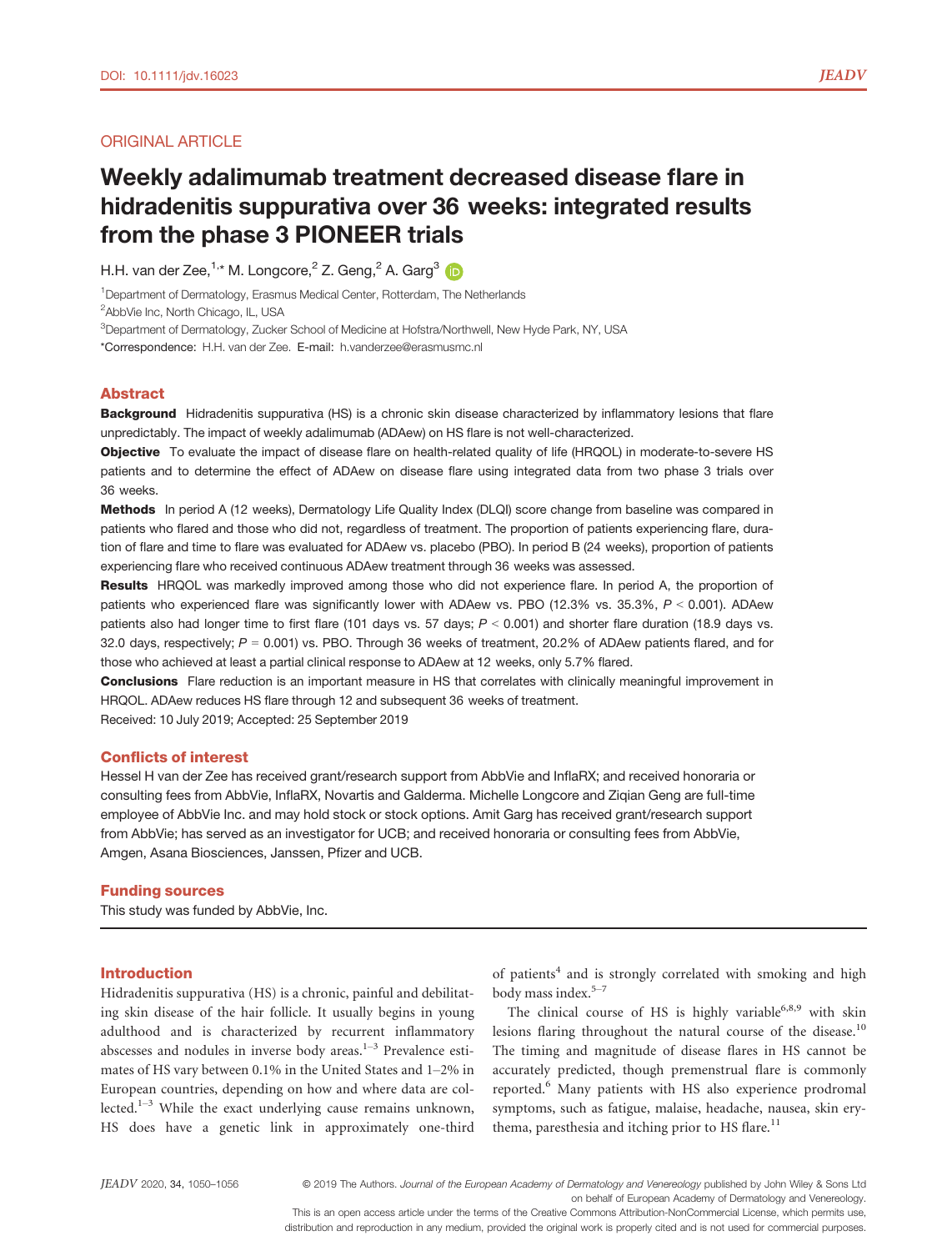Flare has been recognized as an important outcome by HS patients as well as clinicians even though its effect on quality of life unknown. In a rigorous international Delphi exercise to define the key outcomes for clinical trials in HS, experts and patients from 19 countries across four continents reached consensus regarding inclusion of flare frequency and duration in the core domain set.<sup>12</sup> As treatment for HS depends on clinical staging as well as frequency and duration of flares, HS clinical trials should evaluate a medication's effect on flares in addition to clinical response to demonstrate efficacy.<sup>10,12</sup>

Adalimumab (ADA), a monoclonal antibody targeting tumour necrosis factor-alpha, is approved for the treatment of HS. However, the effect of ADA on HS flares has not been studied. By integrating data from the two phase 3 studies of ADA in HS (PIONEER I and II), we first evaluated the impact of HS disease flare on patients' health-related quality of life (HRQOL) to demonstrate the clinical importance of flare. We then assessed the proportion of patients experiencing flare, time to flare and duration of flare in those treated with weekly ADA (ADAew) or placebo (PBO) over 12 weeks. To understand the longer-term impact of ADA on flare, we evaluated the flare incidence over the entire 36-week period in patients receiving continuous ADAew.

## Materials and methods

#### **Patients**

Eligible patients were men and non-pregnant women aged 18 years or older with a diagnosis of  $HS \ge 1$  year prior to baseline who had stable disease for at least 2 months before screening. Patients had lesions in  $\geq 2$  distinct body areas (Hurley Stage II or III in at least one area), total abscess and inflammatory nodule (AN) count  $\geq$  3 at baseline, and an inadequate response to a  $\geq$  3-month trial of oral antibiotics to treat HS.

Patients were excluded if they received prior treatment with ADA or another anti-tumour necrosis factor therapy, had a draining fistula count > 20 at baseline or had received oral antibiotics for  $HS \leq 28$  days before baseline (PIONEER I only) or analgesics for HS-related pain or prescription topical treatment for  $HS \le 14$  days prior to baseline.<sup>13</sup>

#### Study design and treatment

This analysis integrated data from two phase 3 studies (PIO-NEER I [NCT01468207] and II [NCT01468233])<sup>13</sup> and the initial portion of the open-label extension (OLE) (NCT01635764) that paralleled the 36 weeks of the controlled portion of the PIONEER trials for patients who escaped early.<sup>14</sup> The PIONEER I and II trials had similar study designs (Fig. 1), with each having two double-blind periods (a 12-week period A and 24-week period B). During period A, patients were randomized 1:1 to receive ADA 160 mg at week 0, 80 mg at week 2, and 40 mg every week or matching PBO starting at week 4. In period B,

patients taking ADA from period A were re-randomized to receive ADAew, ADA every other week (ADAeow), or PBO, while PBO patients from period A were switched to ADAew (PIONEER I) or continued with PBO (PIONEER II) from weeks 12 to 36. The primary endpoint at week 12 was HS clinical response (HiSCR), a validated assessment of HS treatment efficacy.<sup>15,16</sup> HiSCR is defined as  $a \ge 50\%$  improvement in total AN count, with no increase in abscess and no increase in draining fistula counts relative to baseline. While all patients were eligible to enter the OLE after completing period B, patients were rescued into the OLE during period B if they lost response or experienced a worsening or absence of improvement (see Fig. 1 for definitions).

#### **Assessments**

Flare assessment HS disease flare was defined a priori as a  $\geq$  25% increase in the total AN count with a minimum increase of 2 AN relative to baseline. This measure was developed with the intent to approximate flare as closely as possible to the realworld clinical presentation, as there is no currently available objective and measurable definition for flare in HS.

To understand the impact of flare on patients' HRQOL, change in Dermatology Life Quality Index (DLQI) score from baseline was evaluated in those who experienced flare vs. those who did not, regardless of treatment.<sup>17</sup> The following efficacy assessments were completed in period A for ADAew vs. PBO: the proportion of patients who experienced flare, duration of flare (calculated from the day that flare was first observed at scheduled visit to the day prior to the observation that flare was no longer present), and time to flare. In period B, the proportion of patients on continuous ADAew through 36 weeks who flared was assessed.

As described earlier, patients who experienced either a loss of response or a worsening or lack of improvement during period B escaped early into the OLE to receive ADAew. As expected, many of the patients on PBO in period B were rescued into the OLE once they met the escape criteria and before experiencing a protocol-defined flare. Therefore, there were not enough patients on PBO remaining in period B who were experiencing disease flare to make a robust comparison vs. ADAew through 36 weeks.

#### Statistical analysis

Efficacy variables were assessed in the following patient populations: (i) the intent-to-treat period A population, defined as all patients who were randomized at baseline (week 0); and (ii) the intent-to-treat period B ADAew/ew population, defined as patients randomized to ADAew in period A and re-randomized to ADAew in period B (including those who escaped period B early due to loss of response or worsening or absence of improvement and continued ADAew treatment in the OLE).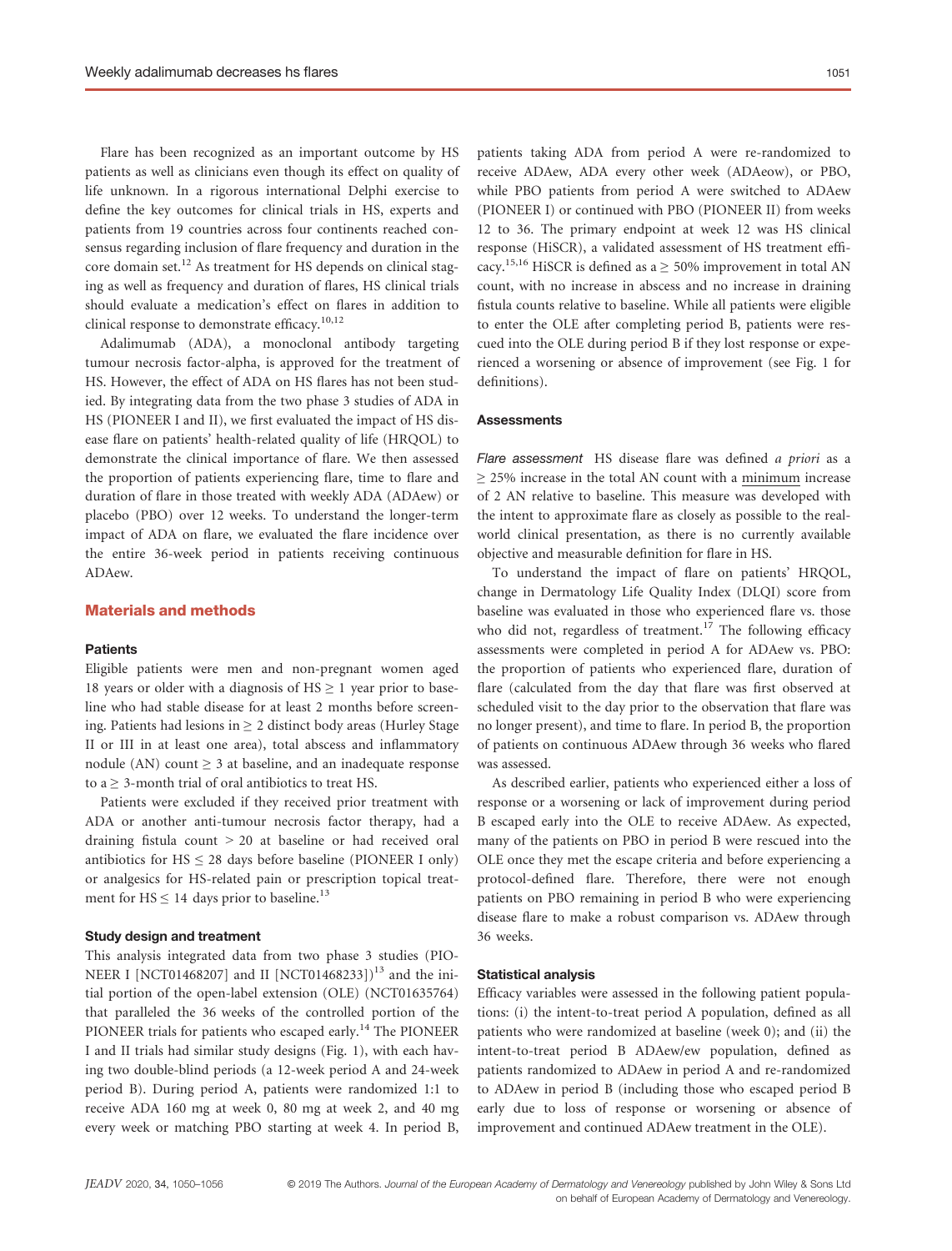

Figure 1 PIONEER study schematic. \*Stratified by baseline Hurley Stage II vs. III (PIONEER I & II) and baseline concomitant antibiotic use (PIONEER II). Rerandomization at entry to period B, stratified by week 12 HiSCR status and BL Hurley Stage II vs. III.  $\ddagger$ PIONEER I only (160 mg week 12, 80 mg week 14, 40 mg from week 16). §PIONEER II only. ¶OLE entry criteria: completed PIONEER I or II or met prespecified escape criteria (LOR or WOAI in period B). LOR was defined as a count greater than the average AN count at baseline and at week 12. Patients who achieved HiSCR at week 12 and experienced LOR during period B were discontinued from the study and were eligible to enter the OLE and receive open-label ADAew. WOAI was defined as AN count greater than or equal to baseline AN count at two consecutive visits (excluding week 12) occurring ≥ 14 days apart. Patients who did not achieve HiSCR at week 12 continued in period B through at least week 16 (and up to week 36). At or after week 16, patients who experienced WOAI were discontinued from the study and were eligible to enter the OLE study to receive open-label ADAew. ADA, adalimumab; AN, sum of inflammatory nodules and abscesses; BL, baseline; ew, every week; eow, every other week; HiSCR, hidradenitis suppurativa clinical response; LOR, loss of response; OLE, open-label extension; PBO, placebo; WOAI, worsening or absence of improvement.

The Cochran–Mantel–Haenszel test was used to analyse the treatment difference in the proportion of patients who experienced flare in period A, adjusting for study, baseline Hurley stage and concomitant use of antibiotics at baseline; 95% confidence interval (CI) was calculated using the extended Mantel– Haenszel statistic. Analysis of covariance was used to analyse the treatment difference in the number of days on flare in period A, with strata (study, baseline Hurley stage and concomitant use of baseline antibiotics) and treatment in the model. Kaplan–Meier plot plus log-rank test and corresponding summary statistics were used to analyse the treatment difference in time to flare in period A. Fisher's exact test was used to analyse the treatment difference in adverse events of worsening HS in period A. Missing data were handled by non-responder imputation analysis for categorical data and last-observation-carried-forward analysis for continuous data. Descriptive analyses were conducted by treatment sequence group.

### **Results**

#### **Patients**

A total of 633 patients were included in period A (316 in the ADAew group and 317 in the PBO group). A total of 99 patients were randomized to ADAew in period A and were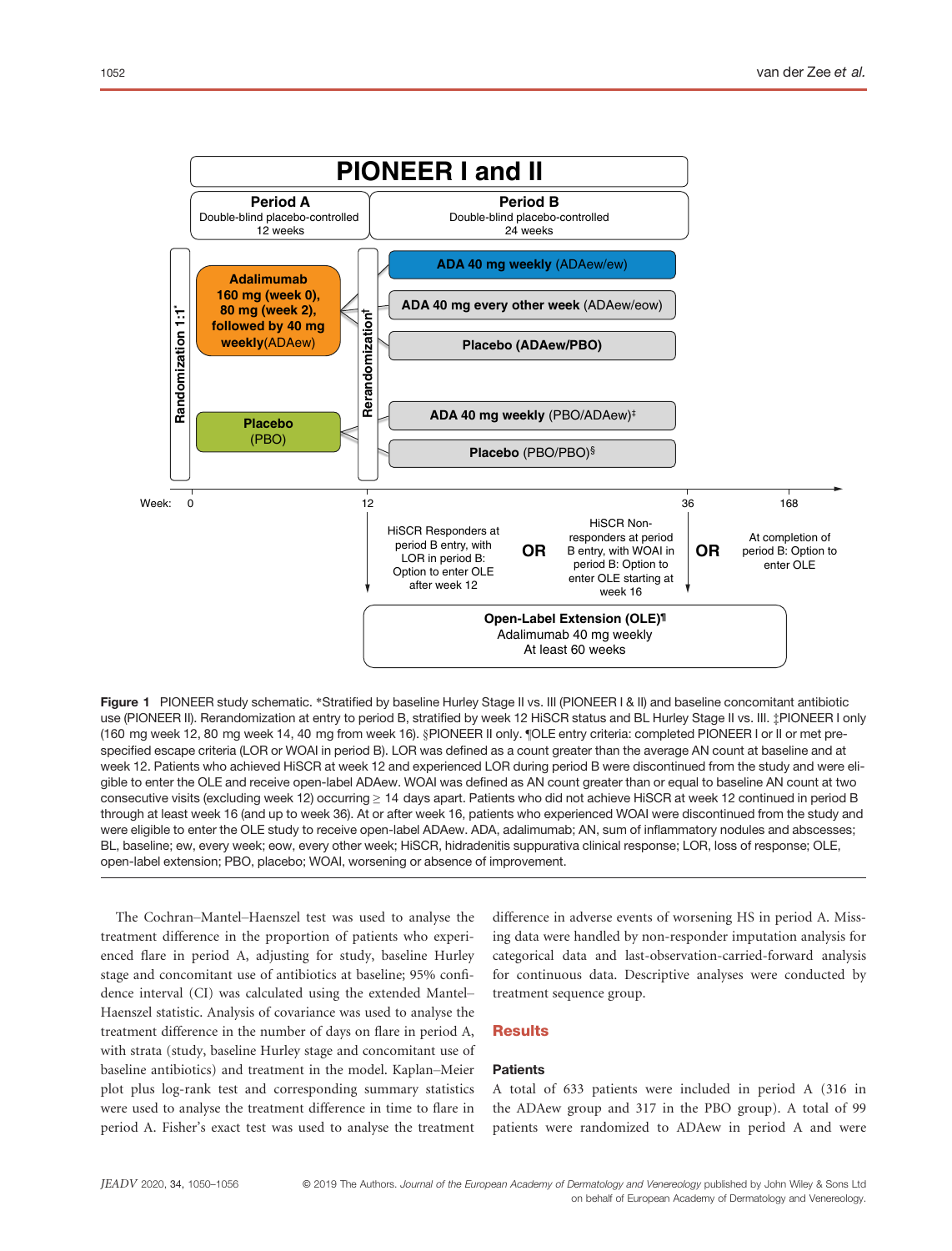| <b>Characteristic</b>              | <b>Period A</b>     |                 | <b>Period B</b>          |
|------------------------------------|---------------------|-----------------|--------------------------|
|                                    | ADAew ( $n = 316$ ) | PBO $(n = 317)$ | ADAew/ADAew ( $n = 99$ ) |
| Age, years                         | 35.5(10.4)          | 37.0(11.8)      | 34.8 (10.2)              |
| Mean (SD)                          |                     |                 |                          |
| Sex, $n$ $%$                       |                     |                 |                          |
| Female                             | 199 (63.0)          | 218 (68.8)      | 66 (66.7)                |
| Male                               | 117 (37.0)          | 99 (31.2)       | 33 (33.3)                |
| Race, $n$ (%)                      |                     |                 |                          |
| White                              | 259(82.0)           | 248 (78.2)      | 90(90.9)                 |
| <b>Black</b>                       | 42 (13.3)           | 49 (15.5)       | 6(6.1)                   |
| Other                              | 15(4.7)             | 20(6.3)         | 3(3.0)                   |
| BMI, $kg/m2$                       | $N = 315$           | $N = 315$       | 32.1(6.9)                |
| Mean (SD)                          | 32.2(7.6)           | 33.7(8.0)       |                          |
| Hurley Stage, n (%)                |                     |                 |                          |
| $\mathbf{II}$                      | 166(52.5)           | 170 (53.6)      | 49 (49.5)                |
| $\ensuremath{\mathsf{III}}\xspace$ | 150 (47.5)          | 147(46.4)       | 50(50.5)                 |
| Duration of HS, years              | 11.3(8.8)           | 11.7(9.1)       | 11.8(8.8)                |
| Mean (SD)                          |                     |                 |                          |
| Lesion counts, mean (SD)           |                     |                 |                          |
| AN                                 | 12.4(10.3)          | 13.1(13.0)      | 12.1(10.1)               |
| Abscess                            | 2.4(3.1)            | 2.6(3.5)        | 2.0(2.6)                 |
| Inflammatory nodule                | 10.0(9.2)           | 10.5(11.9)      | 10.1(9.4)                |
| Draining fistula                   | 3.8(4.7)            | 3.8(4.8)        | 3.6(4.2)                 |
| <b>Modified Sartorius Score</b>    |                     |                 |                          |
| Mean (SD)                          | 128.6 (109.9)       | 134.6 (93.2)    | 137.3 (152.1)            |
| Range                              | 18-1093             | $20 - 531$      | 20-1093                  |
| Current nicotine user, n (%)       | 186 (58.9)          | 201 (64.0)      | 59 (59.6)                |

Table 1 Patient demographics and baseline characteristics (ITT population)

ADAew, weekly adalimumab; AN, sum of inflammatory nodules and abscesses; BMI, body mass index; HS, hidradenitis suppurativa; hs-CRP, high-sensitivity C-reactive protein; PBO, placebo; SD, standard deviation.

re-randomized to ADAew in period B (Table 1). Patient demographics and baseline characteristics were generally similar between groups. There were approximately two times as many women as men, and the proportion of patients classified as having Hurley stages II and III was similar within groups. The overall number of lesions at baseline was also similar between groups.

#### Efficacy assessments

Impact of flare on quality of life Quality of life at week 12, as assessed by DLQI, was significantly improved from baseline in patients who did not experience flare compared with those who did, with a least-squares mean (95% CI) difference of 3.9  $(-4.8)$ vs.  $-0.9$  for no flares vs. flares;  $P < 0.001$ ) (Fig. 2a). The proportion of patients who achieved DLQI scores of 0–1 at week 12 was significantly higher for patients who did not experience flare compared with patients who did ( $P = 0.009$ ; Fig. 2b).

Period A During period A, the proportion of patients experiencing at least one occurrence of flare was significantly lower in the ADAew group compared with the PBO group at each visit



and overall  $(12.3\%$   $[n = 39]$  vs. 35.3%  $[n = 112]$ ;  $P < 0.001$ ; Fig. 3). In addition, mean time to flare was significantly longer for patients taking ADAew vs. those taking PBO (101 days vs.

Figure 2 DLQI during period A among patients who experienced flares compared with patients who did not experience a flare. (a) Least-square mean (SE) change from baseline in DLQI; (b) proportion of patients who achieved DLQI score 0–1 at week 12. DLQI, Dermatology Life Quality Index; SE, standard error.  $*P = 0.009$ ;  $*^{*}P < 0.001$ .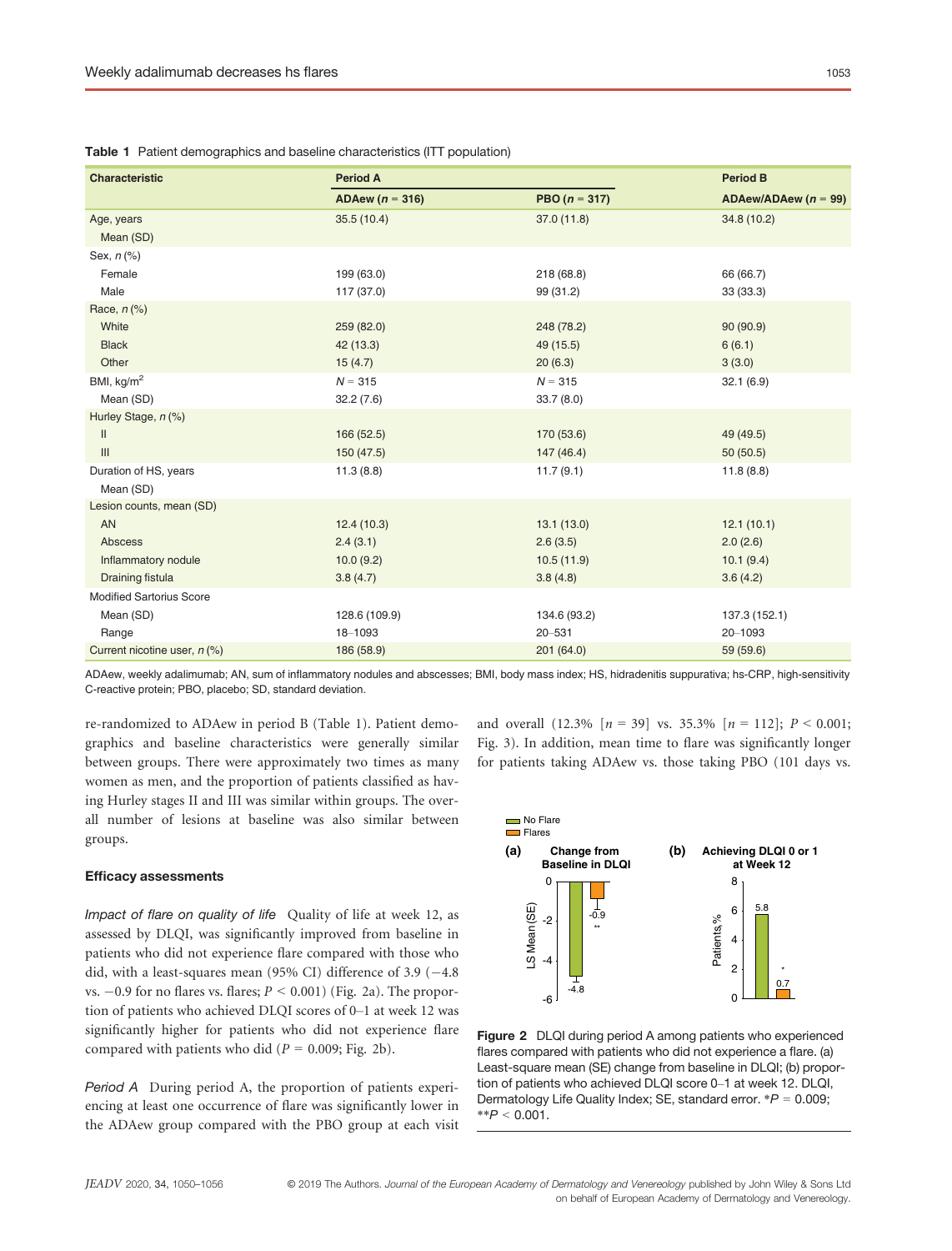

Figure 3 Proportion of patients experiencing (A) AN flare.  $\dot{\tau}P < 0.01$ ;  $\dot{\tau}P < 0.001$ . ADAew, weekly adalimumab; AN, total abscess and inflammatory nodule count; PBO, placebo.

57 days;  $P < 0.001$ ; Fig. 4a), and duration of flare was significantly lower in ADAew-treated patients compared with PBOtreated patients (mean of 18.9 days vs. 32.0 days, respectively;  $P = 0.001$ ; Fig. 4b). The proportion of patients experiencing multiple flares was also lower in the ADAew group vs. PBO group (5.4% vs. 17.7%, respectively;  $P < 0.001$ ).

Period B Among all patients who received continuous ADAew treatment during periods A and B ( $n = 99$ ), 20.2% experienced flare between weeks 12 and 36. Among these patients, for those who had at least a partial initial response to ADAew at week 12 (defined as  $\geq$  25% improvement in total AN count relative to baseline;  $n = 70$ ), only 5.7% experienced flare at any time between week 12 and week 36 (Fig. 5).

#### **Discussion**

The impact of HS on quality of life is higher than other dermatological conditions.<sup>18,19</sup> For general inflammatory skin conditions, a change in DLQI score of  $\geq$  4 points is considered clinically important.<sup>20</sup> In this analysis at week 12, the average improvement in DLQI from baseline was 4.8 points for patients who did not experience flare compared with 0.9 points for those who did, suggesting that prevention of flare is associated with a clinically relevant impact on HRQOL. Additionally, the proportion of patients who reported that HS had no effect at all on their life (DLQI score of  $0-1$ ) was also significantly higher for patients who did not experience flare ( $P \le 0.001$ ), further supporting the finding that flare plays an important role in the quality of life of patients with HS.

The results of this analysis demonstrate that ADAew is effective at preventing flares in the short and longer-term treatment of patients with moderate-to-severe HS. During the 12-week PBO-controlled portion of the study, the proportion of ADAew patients experiencing flare was only about onethird that of the proportion of PBO patients experiencing flare (12.3% vs. 35.3%), and few ADAew patients experienced



Figure 4 (a) Median time to flare (\*\*P < 0.001) and (b) mean (SD) number of days on flare during period A (\*P = 0.001). ADAew, weekly adalimumab; PBO, placebo; SD, standard deviation.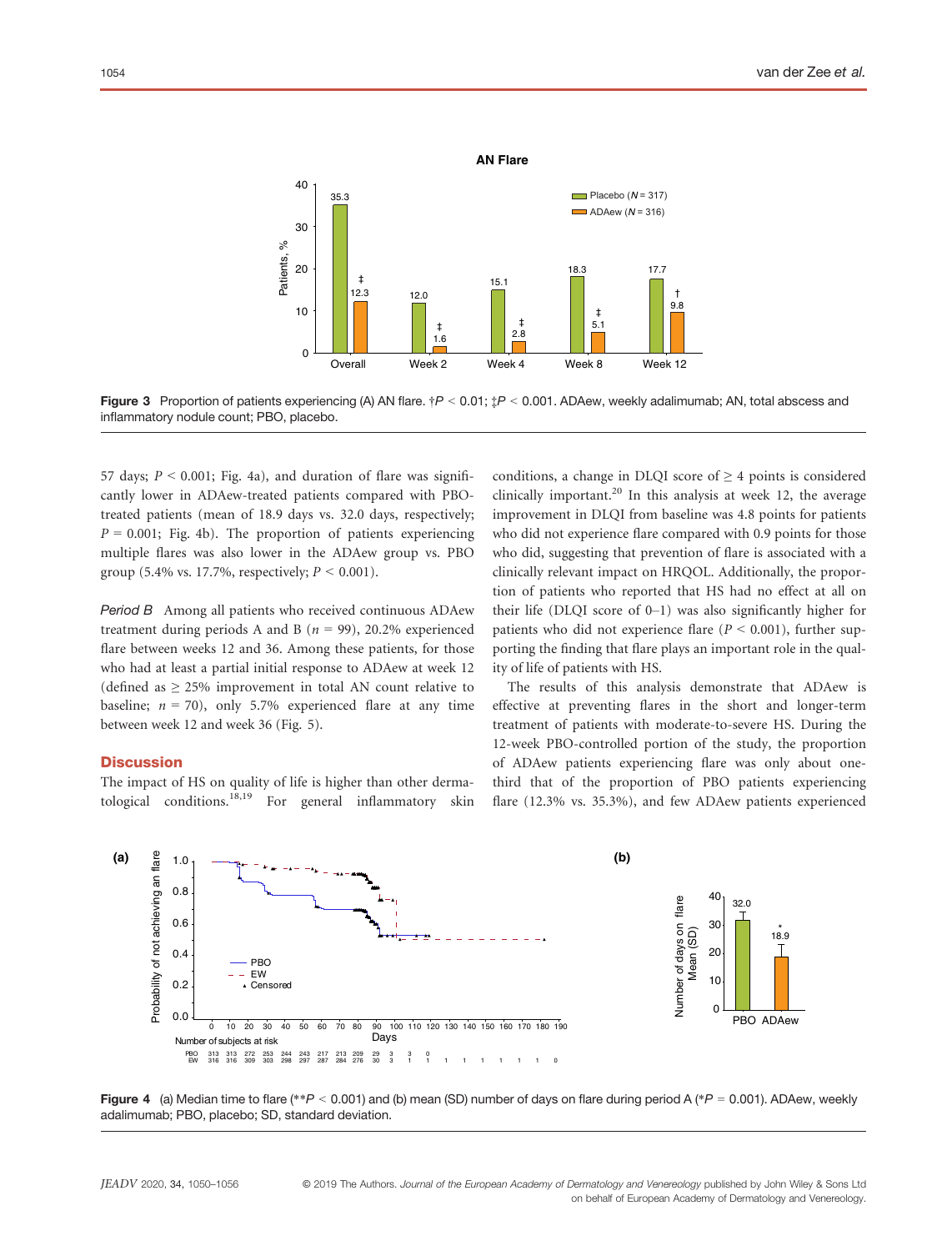

ADAew/ew Patients Experiencing ‡ 1 AN Flare

Figure 5 Proportion of ADAew/ew patients experiencing ≥ 1 AN flare during period B (including those who escaped to the OLE) by week 12 HiSCR response rate. ADAew, weekly adalimumab; AN, total abscess and inflammatory nodule count; HiSCR, hidradenitis suppurativa clinical response; OLE, open-label extension.

multiple flares (5.4%). Furthermore, between weeks 12 and 36, most patients receiving continuous ADAew (80%) did not experience disease flare. Importantly, flare prevention over the longer-term was most marked in those with at least a partial response to ADAew at week 12, as 94.3% of these patients experienced no flares between weeks 12 and 36. In addition to significantly reducing the proportion of patients who flare, ADA demonstrated improvement in flare-related parameters vs. PBO, including longer time to flare (over 100 days to first flare vs. 57 days in terms of the 25% quantile; median time not estimable due to the fact that too few patients experienced flare) and noticeably shorter flare duration (> 13 days shorter flare on average).

Previous reports from the PIONEER I and II studies also demonstrate the efficacy of ADAew treatment in HS, with significantly higher clinical response rates vs. placebo at week 12.<sup>13,14</sup> Long-term efficacy with continuous weekly ADA was assessed through the 3-year OLE, demonstrating that the percentage of patients achieving clinical response remained consistent through 168 weeks.

Reinforced by the flare data presented here, continuous weekly ADA appears to be the optimal strategy for maintenance of disease control, especially in those patients who achieve at least a partial response by week 12. This finding was also supported across multiple efficacy parameters in the integrated analysis of the PIONEER I and II trials.<sup>21</sup> It should be noted that, given the waxing and waning nature of disease activity in HS, patients can expect some degree of disease variation even with ADAew. However, patients appear to experience considerably less variation with continued weekly ADA treatment: in the analysis by Jemec et al. median worsening in AN count from week 12 at the worst point throughout period B was 1 (interquartile range 0–4) for patients continuing ADAew, while patients who withdrew from ADAew in period B had a median worsening of 3

(interquartile range  $1-6$ ).<sup>21</sup> A multimodal approach can be considered to manage those patients who do experience occasional flare with intralesional corticosteroids, analgesics, antibiotics, deroofing, and incision and drainage.

Limitations of the current analysis include the lack of a reliable control group past 12 weeks of the PIONEER programme; as such, it is difficult to determine how flare incidence on ADAew treatment compares with that of the natural course of disease over the long term. Additionally, the definition of flare used in this analysis was developed as an objective and measurable outcome for reporting purposes. We also acknowledge that the study population was limited to patients with moderate-to-severe HS, and therefore may not represent all patients with HS.

Additional research is needed to examine factors associated with HS flare and the impact of longer-term ADAew treatment on flare. A well-established and validated definition of flare is also needed for clinical research purposes, along with additional treatment targets in HS.

#### **Conclusions**

This analysis provides valuable insight into the impact of disease flare on patients with HS, as there is a clinically insignificant change in quality of life in patients who experience flare; and a  $5 \times$  higher improvement in DLQI in patients who did not flare. As such, incidence of flare and associated measures should continue to be evaluated in future clinical trials for HS. These data demonstrate the positive effect of weekly adalimumab treatment on incidence of HS disease flare, time to flare and duration of flare. Importantly, this analysis also further supports the use of continued weekly adalimumab treatment in patients experiencing at least a partial response at week 12, which resulted in complete flare prevention in about 95% of patients through 36 weeks of treatment.